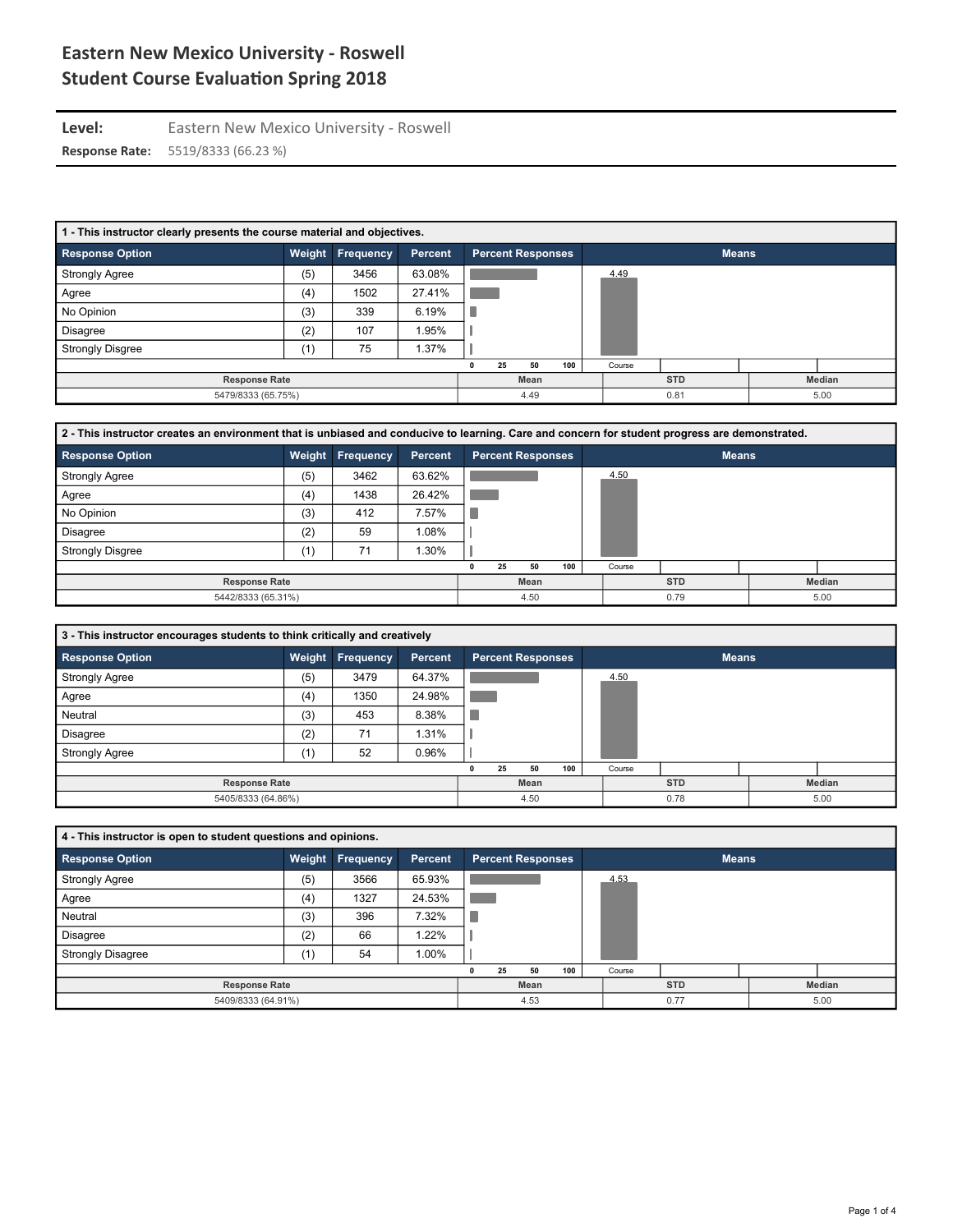Level: Eastern New Mexico University - Roswell

| 5 - This instructor grades assignments and provides constructive feedback within a reasonable amount of time. |        |           |         |    |                          |            |               |              |      |
|---------------------------------------------------------------------------------------------------------------|--------|-----------|---------|----|--------------------------|------------|---------------|--------------|------|
| <b>Response Option</b>                                                                                        | Weight | Frequency | Percent |    | <b>Percent Responses</b> |            |               | <b>Means</b> |      |
| <b>Strongly Agree</b>                                                                                         | (5)    | 3296      | 60.94%  |    |                          |            | 4.41          |              |      |
| Agree                                                                                                         | (4)    | 1382      | 25.55%  |    |                          |            |               |              |      |
| Neutral                                                                                                       | (3)    | 482       | 8.91%   |    |                          |            |               |              |      |
| <b>Disagree</b>                                                                                               | (2)    | 145       | 2.68%   |    |                          |            |               |              |      |
| <b>Strongly Disagree</b>                                                                                      | (1)    | 104       | 1.92%   |    |                          |            |               |              |      |
|                                                                                                               |        |           |         | 25 | 50                       | 100        | Course        |              |      |
| <b>Response Rate</b>                                                                                          |        |           | Mean    |    |                          | <b>STD</b> | <b>Median</b> |              |      |
| 5409/8333 (64.91%)                                                                                            |        |           |         |    | 4.41                     |            |               | 0.90         | 5.00 |

| 6 - This instructor has command of the subject area. |     |                  |         |    |                          |            |               |              |      |
|------------------------------------------------------|-----|------------------|---------|----|--------------------------|------------|---------------|--------------|------|
| <b>Response Option</b>                               |     | Weight Frequency | Percent |    | <b>Percent Responses</b> |            |               | <b>Means</b> |      |
| <b>Strongly Agree</b>                                | (5) | 3359             | 62.18%  |    |                          |            | 4.49          |              |      |
| Agree                                                | (4) | 1467             | 27.16%  |    |                          |            |               |              |      |
| No Opinion                                           | (3) | 466              | 8.63%   |    |                          |            |               |              |      |
| <b>Disagree</b>                                      | (2) | 58               | 1.07%   |    |                          |            |               |              |      |
| <b>Strongly Disgree</b>                              | (1) | 52               | 0.96%   |    |                          |            |               |              |      |
|                                                      |     |                  |         | 25 | 50                       | 100        | Course        |              |      |
| <b>Response Rate</b>                                 |     |                  | Mean    |    |                          | <b>STD</b> | <b>Median</b> |              |      |
| 5402/8333 (64.83%)                                   |     |                  |         |    | 4.49                     |            |               | 0.78         | 5.00 |

| 7 - This instructor comes prepared for each class period, makes good use of classroom time, and effectively uses instructional materials. |     |                  |         |    |                          |            |               |              |      |
|-------------------------------------------------------------------------------------------------------------------------------------------|-----|------------------|---------|----|--------------------------|------------|---------------|--------------|------|
| <b>Response Option</b>                                                                                                                    |     | Weight Frequency | Percent |    | <b>Percent Responses</b> |            |               | <b>Means</b> |      |
| <b>Strongly Agree</b>                                                                                                                     | (5) | 3336             | 61.66%  |    |                          |            | 4.45          |              |      |
| Agree                                                                                                                                     | (4) | 1334             | 24.66%  |    |                          |            |               |              |      |
| No Opinion                                                                                                                                | (3) | 621              | 11.48%  |    |                          |            |               |              |      |
| Disagree                                                                                                                                  | (2) | 63               | 1.16%   |    |                          |            |               |              |      |
| <b>Strongly Disgree</b>                                                                                                                   | (1) | 56               | 1.04%   |    |                          |            |               |              |      |
|                                                                                                                                           |     |                  |         | 25 | 50                       | 100        | Course        |              |      |
| <b>Response Rate</b>                                                                                                                      |     |                  | Mean    |    |                          | <b>STD</b> | <b>Median</b> |              |      |
| 5410/8333 (64.92%)                                                                                                                        |     |                  |         |    | 4.45                     |            |               | 0.82         | 5.00 |

| 8 - This instructor has helped increase my understanding and interest in this subject area. |     |                         |         |    |                          |     |        |              |        |
|---------------------------------------------------------------------------------------------|-----|-------------------------|---------|----|--------------------------|-----|--------|--------------|--------|
| <b>Response Option</b>                                                                      |     | <b>Weight Frequency</b> | Percent |    | <b>Percent Responses</b> |     |        | <b>Means</b> |        |
| <b>Strongly Agree</b>                                                                       | (5) | 3307                    | 61.17%  |    |                          |     | 4.42   |              |        |
| Agree                                                                                       | (4) | 1399                    | 25.88%  |    |                          |     |        |              |        |
| No Opinion                                                                                  | (3) | 481                     | 8.90%   |    |                          |     |        |              |        |
| <b>Disagree</b>                                                                             | (2) | 118                     | 2.18%   |    |                          |     |        |              |        |
| <b>Strongly Disgree</b>                                                                     | (1) | 101                     | 1.87%   |    |                          |     |        |              |        |
|                                                                                             |     |                         |         | 25 | 50                       | 100 | Course |              |        |
| <b>Response Rate</b>                                                                        |     |                         |         |    | Mean                     |     |        | <b>STD</b>   | Median |
| 5406/8333 (64.87%)                                                                          |     |                         |         |    | 4.42                     |     |        | 0.88         | 5.00   |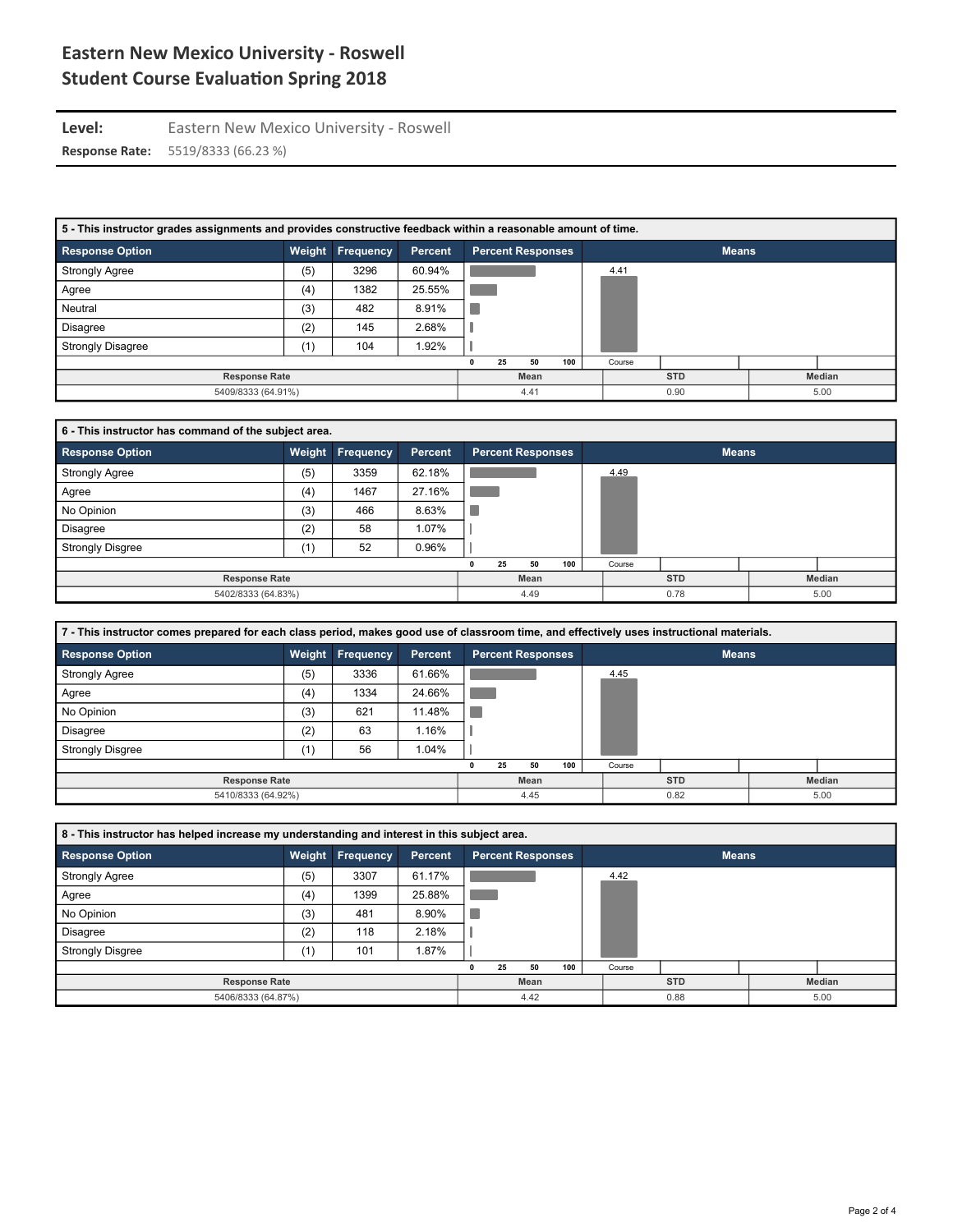Level: Eastern New Mexico University - Roswell

| 9 - This instructor is consistently available during posted office hours and responds to voice mails/email messages within a reasonable amount of time. |     |                  |         |    |                          |            |               |              |      |
|---------------------------------------------------------------------------------------------------------------------------------------------------------|-----|------------------|---------|----|--------------------------|------------|---------------|--------------|------|
| <b>Response Option</b>                                                                                                                                  |     | Weight Frequency | Percent |    | <b>Percent Responses</b> |            |               | <b>Means</b> |      |
| <b>Strongly Agree</b>                                                                                                                                   | (5) | 3155             | 58.35%  |    |                          |            | 4.39          |              |      |
| Agree                                                                                                                                                   | (4) | 1401             | 25.91%  |    |                          |            |               |              |      |
| No Opinion                                                                                                                                              | (3) | 706              | 13.06%  |    |                          |            |               |              |      |
| Disagree                                                                                                                                                | (2) | 87               | 1.61%   |    |                          |            |               |              |      |
| <b>Strongly Disgree</b>                                                                                                                                 | (1) | 58               | 1.07%   |    |                          |            |               |              |      |
|                                                                                                                                                         |     |                  |         | 25 | 50                       | 100        | Course        |              |      |
| <b>Response Rate</b>                                                                                                                                    |     |                  | Mean    |    |                          | <b>STD</b> | <b>Median</b> |              |      |
| 5407/8333 (64.89%)                                                                                                                                      |     |                  |         |    | 4.39                     |            |               | 0.85         | 5.00 |

| 10 - I would take another course from this instructor |     |                         |         |    |      |                          |        |              |        |
|-------------------------------------------------------|-----|-------------------------|---------|----|------|--------------------------|--------|--------------|--------|
| <b>Response Option</b>                                |     | <b>Weight Frequency</b> | Percent |    |      | <b>Percent Responses</b> |        | <b>Means</b> |        |
| <b>Strongly Agree</b>                                 | (5) | 3293                    | 60.86%  |    |      |                          | 4.38   |              |        |
| Agree                                                 | (4) | 1303                    | 24.08%  |    |      |                          |        |              |        |
| No Opinion                                            | (3) | 523                     | 9.67%   |    |      |                          |        |              |        |
| <b>Disagree</b>                                       | (2) | 151                     | 2.79%   |    |      |                          |        |              |        |
| <b>Strongly Disgree</b>                               | (1) | 141                     | 2.61%   |    |      |                          |        |              |        |
|                                                       |     |                         |         | 25 | 50   | 100                      | Course |              |        |
| <b>Response Rate</b>                                  |     |                         |         |    | Mean |                          |        | <b>STD</b>   | Median |
| 5411/8333 (64.93%)                                    |     |                         |         |    | 4.38 |                          |        | 0.95         | 5.00   |

| 11 - The facilities are adequate for this class |     |                  |         |    |                          |     |        |              |        |
|-------------------------------------------------|-----|------------------|---------|----|--------------------------|-----|--------|--------------|--------|
| <b>Response Option</b>                          |     | Weight Frequency | Percent |    | <b>Percent Responses</b> |     |        | <b>Means</b> |        |
| <b>Strongly Agree</b>                           | (5) | 3051             | 56.46%  |    |                          |     | 4.39   |              |        |
| Agree                                           | (4) | 1603             | 29.66%  |    |                          |     |        |              |        |
| No Opinion                                      | (3) | 633              | 11.71%  |    |                          |     |        |              |        |
| <b>Disagree</b>                                 | (2) | 48               | 0.89%   |    |                          |     |        |              |        |
| <b>Strongly Disgree</b>                         | (1) | 69               | .28%    |    |                          |     |        |              |        |
|                                                 |     |                  |         | 25 | 50                       | 100 | Course |              |        |
| <b>Response Rate</b>                            |     |                  |         |    | Mean                     |     |        | <b>STD</b>   | Median |
| 5404/8333 (64.85%)                              |     |                  |         |    | 4.39                     |     |        | 0.82         | 5.00   |

| 12 - The equipment is adequate for this course |     |                  |         |    |                          |     |        |              |        |
|------------------------------------------------|-----|------------------|---------|----|--------------------------|-----|--------|--------------|--------|
| <b>Response Option</b>                         |     | Weight Frequency | Percent |    | <b>Percent Responses</b> |     |        | <b>Means</b> |        |
| <b>Strongly Agree</b>                          | (5) | 3052             | 56.47%  |    |                          |     | 4.39   |              |        |
| Agree                                          | (4) | 1611             | 29.81%  |    |                          |     |        |              |        |
| No Opinion                                     | (3) | 601              | 11.12%  |    |                          |     |        |              |        |
| <b>Disagree</b>                                | (2) | 64               | 1.18%   |    |                          |     |        |              |        |
| <b>Strongly Disgree</b>                        | (1) | 77               | 1.42%   |    |                          |     |        |              |        |
|                                                |     |                  |         | 25 | 50                       | 100 | Course |              |        |
| <b>Response Rate</b>                           |     |                  |         |    | Mean                     |     |        | <b>STD</b>   | Median |
| 5405/8333 (64.86%)                             |     |                  |         |    | 4.39                     |     |        | 0.84         | 5.00   |